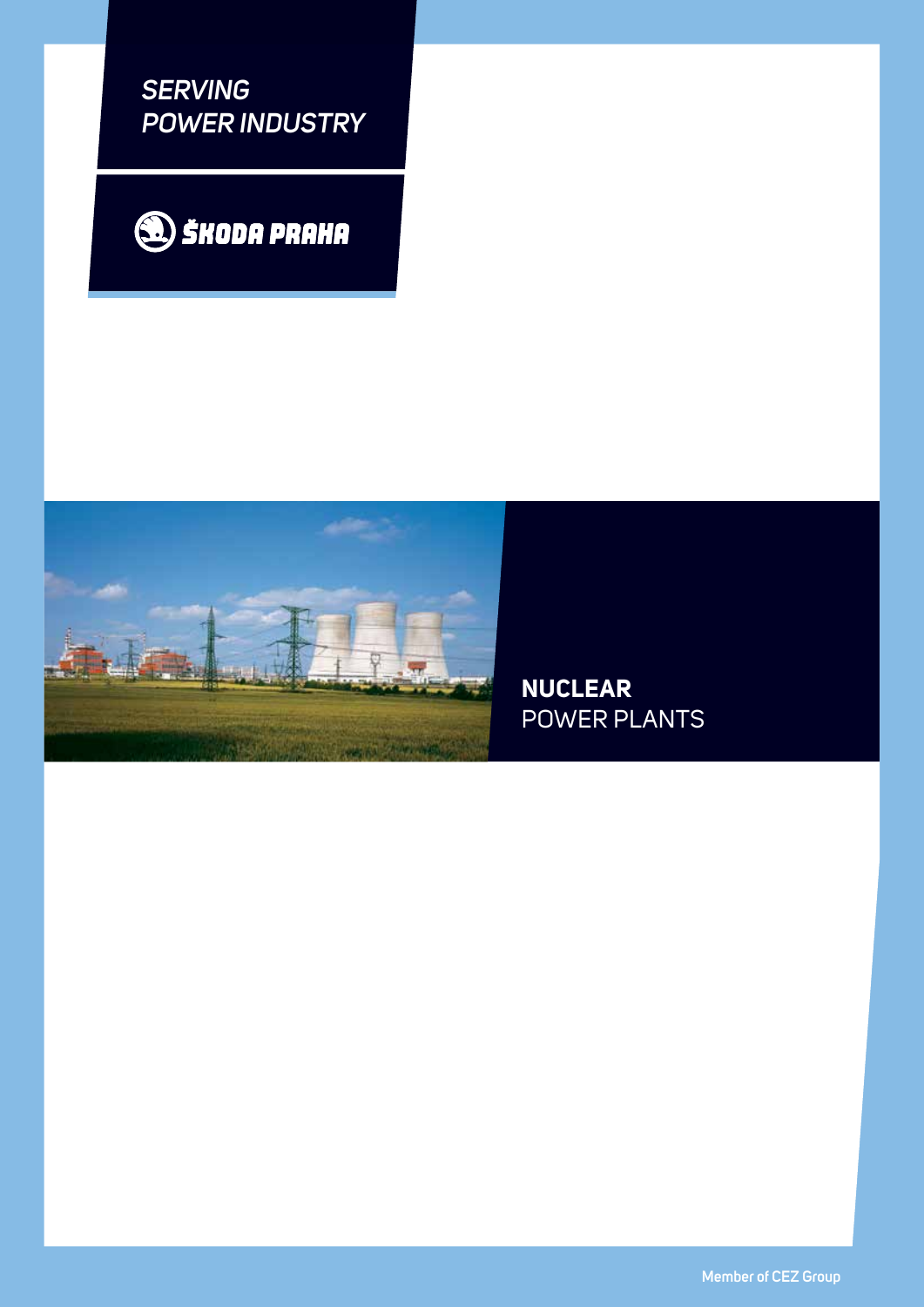

# **NUCLEAR**



Turbine Island supplier (Subcontractor of ŠKODA PRAHA)

**N, UP IO**<br> **FROTH WARRANTY** Engineering **IN THE CZECH AND SLOVAK REPUBLIC, WE HAVE**  MAINTAINED OUR COMPETENCY FOR SUPPLIES OF WE ARE THE LARGEST CZECH EPC CONTRACTOR **ABLE TO DELIVER POWER GENERATION PROJECTS FROM THE DESIGN, THROUGH PROCUREMENT, CONSTRUCTION AND INSTALLATION, UP TO COMMISSIONING AND PROVISION OF BOTH WARRANTY AND EXTENDED WARRANTY SERVICES. AS EPC CONTRACTOR OF NUCLEAR POWER PLANT PROJECTS CONVENTIONAL ISLAND AND BALANCE OF PLANT.**

## <sub>K</sub> Dukovany Nuclear Power Plant (4 x 440 MW), Czech Republic<br>L

Erection ŠKODA PRAHA has specific and unique expertise in the engineering basis we executed projects of safety improvements, power uprates ly EPC contractor commissioned in 2001 and 2002 nuclear power  $||$  a We ca and construction of nuclear power plants. After delivering all 12 nuclear power units in the Czech and Slovak Republic on EPC and supplied technological parts of the plants. ŠKODA PRAHA as plant Temelin 2 x 1000 MW – the latest nuclear units in Europe.

**C**ivilian activities include supply of conventional island and **P tests improvements.**<br> **CIVIL DATE** 

ting all et Customer's needs. We are ready to comply with all requirements balance of nuclear power plant in the role of EPC contractor according from project preparing, design, through construction and assembly, up to commissioning following flexible compatibility and respecting various contractual schemes.

> We can upgrade the power plant systems, increase power output and implement most recent safety standards and post-Fukushima stress tests improvements.

**PROJECT:** EU-APR standard design **Client:** Korea Hydro & Nuclear Power Co., Ltd **Duration:** 12/2015 – 04/2017

#### EXECUTE SUPPLIER (STRESS PRAGHA) NI EQUIPMENT HEAT SINK COOLING TOWER - STRESS<br>TESTS IMPROVEMENTS (Singapura Singapura Singapura Singapura Singapura Singapura Singapura Singapura Singapura Singapura Singapura<br>Singapura Singapura Singapura Singapura Singapura Singapura Singapura Singapura Singapura Singapura Singapura **tests improvements**

**OBJECTIVE:** The purpose of the project was to provide the technological conditions for operation of individual units with a design heat output of the reactors increased to 105% in accordance with the respective regulations and standards until the end of the planned power plant life targeted to 2045. After completion of the project the total power plant output is 1.997 MWe.

#### **1. New NPP Dukovany**

**Project:** New NPP Dukovany **Client:** ČEZ, a. s. **Duration:** 03-09/2016

> **Project:** NPP Temelín 2 x 1000 MW **CLIENT:** ČEZ, a. s.



**Objective:** ČEZ, a. s. decided to execute EIA process for new units in Dukovany power plant area. ŠKODA PRAHA is preparing studies, which are part of the EIA documentation (location of the new units, incl. documentations of excavations, soil transport and backfilling as well as 3D models of referential units).

**OBJECTIVE:** ČEZ, a. s. as investor decided to increase its NPP portfolio by 2 x VVER 1000 / V-320 units. ŠKODA PRAHA in the role of EPC contractor supplied technology, including documentation, installation and commissioning. NPP is situated in south Bohemia approx. 100 km south of Prague, it is cooled by natural draft cooling towers; raw water is pumped from the river Vltava.

#### **2. Support for EUR certification process according to EUR documents**

**Electric part NUCLEAR POWER PLANTS**

**Objective:** ŠKODA PRAHA signed service contract to support KHNP to obtain EUR certification of their EU-APR standard design according to EUR documents revision D.

**Licencing** Our processes are supported by modern software tools that enable us to deliver the best value to our clients. These tools integrate support celebrate celebrate will<br>. for standardized yet flexible processes, complex projects, organizational roles, team collaboration and long term experience

> **Project:** NPP Dukovany 4 x 500 MW **Client:** ČEZ, a. s. **Duration:** 2013 - commissioning February 2016 **Objective:** ŠKODA PRAHA was in the role of EPC contractor and designer of ultimate heat sink cooling tower system which was implemented as one of the measures of stress tests. According to the actual needs and situation at the plant the new technical solution with draft cooling towers for cooling of essential service water has been developed.

- Construction Local civil contractor Local civil contractor Local civil contractor Local civil contractor Local civil contractor
	- › Maintenance
	- › Risk management
	- › Power output increase

#### **4. Power output increase from 1.820 to 1.997 MW**

**Project:** NPP Dukovany 4 x 500 MW **Client:** ČEZ, a. s. **Duration:** 2008 - 2012

## **ISLAND CONVENTIONAL**

### **OUR RANGE OF SERVIC**

#### **The complete project consisted of the following sub-projects:**

- Exchange of the turbine high pressure flow parts
- • Modification of the generator stators
- Exchange of the measurement nozzles and high pressure separators on the steam piping
- Increase of the absorption capacity of the condenser bypass station
- Main condenser level control
- • Modernization of the unit transformers
- Reconstruction of the generator grid connection

#### **5. NPP Temelín 2 x 1000 MW**

#### **Duration:** 2001 – 2002

#### **6. NPP Dukovany 4 x 440 MW**

- **Project:** NPP Dukovany 4 x 440 MW **Client:** ČEZ, a. s.
- **Duration:** 1985 1987
- **Objective:** ČEZ, a. s. decided to construct NPP 4 x VVER 440 / V-213 units. ŠKODA PRAHA as EPC contractor supplied technology, including documentation, installation and commissioning. NPP is located in south Moravia 50 km southwest of town Brno, it is cooled by natural draft cooling towers; raw water is supplied from the river Jihlava.

#### **Selected references**

of engineering and construction knowledge. We offer the client our experience with these software tools to achieve the best execution of the project and to accomplish the project goals in terms of budget, schedule and quality.

### **INTEGRATED SYSTEM FOR ENGINEERING AND CONSTRUCTION**

#### **Construction**

- **1. preparation of investment**
- Pre-feasibility study
- Feasibility study
- Environmental impact assessments PRAHA
- Site investigation
- Techno-economic analyses
- Plant concept, conceptual engineering and Basic Design for Conventional Island and BoP
- • Management of all site and off-site related investments
- Preparation of transportation study
- • Non-commercial parts of tender documentation and contracts management

#### **2. Implementation**

- • Project management
- • Engineering
- • Project administration
- › Controlling
- › Chain management
- › Contracting
- 

#### **3. Support after Commissioning**

#### **Special works**

- Support for EUR certification process according to EUR documents
- Licensing and permitting including the works planning and scheduling
- **BoP**  (FSAR) and the Probabilistic Safety Analysis (PSA), review its • Review and analyse of safety reports - Final Safety Analysis Report compliance with safety standards
- **•** Oversight and review of Environmental Impact Assessment and relating studies (grid connection, water requirements, waste management etc.)
- Monitoring compliance with the IAEA, international standards and regulations
- Examination of compliance of design documentation with the economic and technical requirements of the Design Statement of **Work**
- Technical reviews and analysis of the NPP design and its suitability for compliance with requirements, such as control and protection design and suitability for seismic requirements
- Review of the equipment and material storage and record keeping procedure
- Review of the procedures for acceptance of construction, installation, start-up and commissioning works, as well as procedures for acceptance into operation
- Support the Owner in definition of the training requirements
- Review of training program
- Local civil contractor **Local civil contractor** contraction of future services to support all major approvals and • Support negotiations with the Reactor Vendor, in agreeing permits, and to support the Owner in reviewing specifications and deliverables
	- Support the Owner in technical negotiations with the EPC contractor to achieve the necessary safety standards for the Project including the nuclear fuel supply, operations and maintenance support contracts
	- Support the Owner in preparing a public relations campaign
	- Participate in regular Project meetings/ briefings